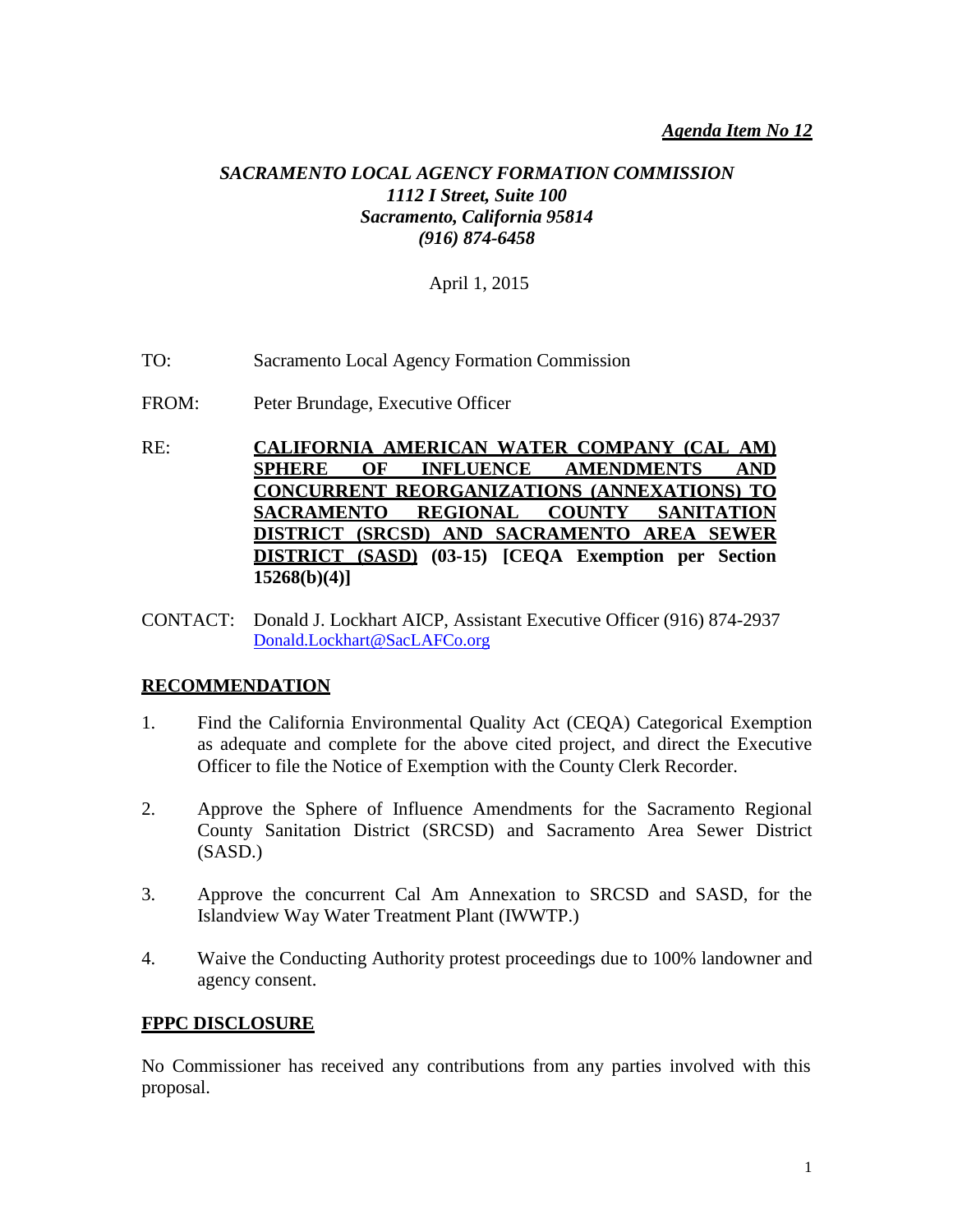#### **Project Proponents/ Chief petitioner**

|        | Landowner: Cal Am Water Co. c/o Austin Peterson<br>3701 Beloit Dr.          |                    |
|--------|-----------------------------------------------------------------------------|--------------------|
|        | Sacramento, CA 95838                                                        | $(916)$ 568-4239   |
| Agent: | Carollo Eng. c/o Ryan Hook<br>2880 Gateway Oaks Dr.<br>Sacramento, CA 95833 | $(916) 576 - 4711$ |

#### **Assessed Valuation**

| APN: 142-0080-090                             | $0.842$ acres. |
|-----------------------------------------------|----------------|
| <b>Affected Territory Assessed Valuation:</b> | \$28,334       |

#### **Project Location**

The affected territory is a .8 acre well site and water treatment plant (WTP) at 13994 Islandview Way. Cal Am operates the IWWTP to provide potable water service to Walnut Grove.

The unincorporated river town of Walnut Grove is located in the Sacramento – San Joaquin Delta, 25+/- miles south of downtown Sacramento. Unique in Sacramento County, Walnut Grove is on both sides of the Sacramento River. The town is adjacent to the confluence of the Delta Cross Channel and Georgiana Slough. Walnut Grove is surrounded by tracts of reclaimed farmland.

#### **Project Description**

The applicant is requesting approval of concurrent Sphere of Influence Amendments and Reorganization (two annexations) of the IWWTP into the both the SRCSD and SASD in order to connect to the sanitary sewer service to provide conveyance (via SASD) and treatment (via SRCSD) of backwash waste material resulting from the water treatment operations. The existing sanitary sewer facilities are adequate to accommodate the flow, without adverse impacts to existing ratepayers.

#### **Project Justification**

The applicant has provided the following rationale for the proposal:

• Current operation of the IWWTP is to store backwash water onsite and then offhaul it by truck to the Sacramento Regional County Sanitation District (SRCSD) wastewater disposal facility at Roseville Road and Watt Avenue. The proposed connection to the SASD sanitary sewer collection system will eliminate the need to offhaul the stored wastewater water from the IWWTP. The SASD collection system will deliver the wastewater to the SRCSD Regional Wastewater Treatment Plant.

This project only seeks to connect the existing water treatment facility to the existing sanitary sewer collection system, and is not intended for any expansion of Cal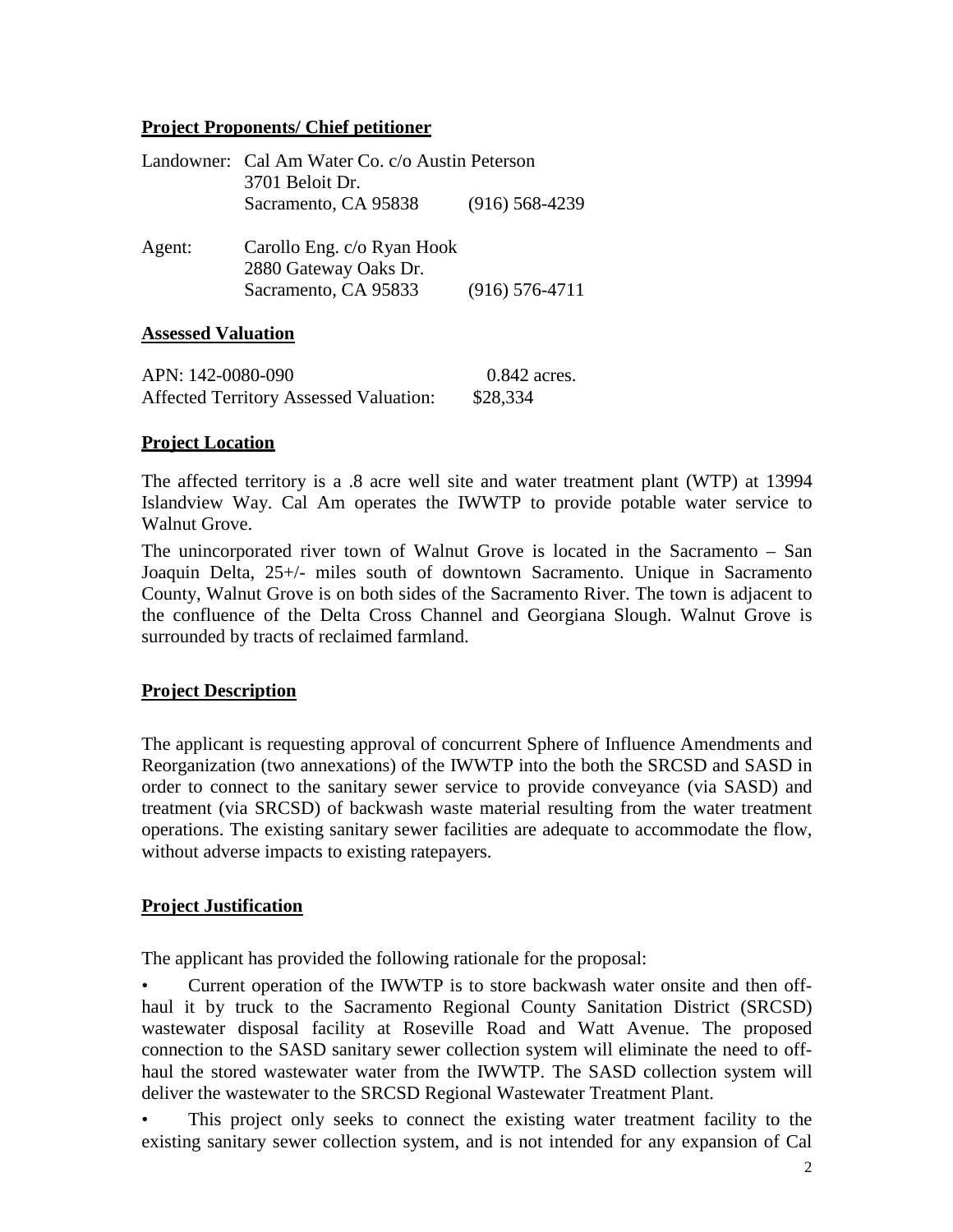Am's service area in Walnut Grove. All other existing facilities will continue to operate per the status quo and therefore, the project will not induce community growth. A future bathroom and drain from a chemical analyzer sink may be constructed as part of a planned future Operations Building at the IWWTP. These future wastewater flows would be combined with the backwash water discharge flows.

• Connection to the existing sanitary sewer system in Islandview Way will not require new off-site construction from the IWWTP as there is a 4-inch diameter sewer force main that was installed (in the access driveway roadbed) in anticipation of this service improvement. The existing force main is within Cal Am's 40-foot access easement from the treatment facility to Islandview Way.

• Concurrently processing the SOI amendments and the SRCSD/SASD sanitary sewer collection and treatment systems annexation will not only reduce operating expenses at the IWWTP and improve water service to the Walnut Grove community, but will also reduce traffic, air pollution, and noise in the area from off-hauling the wastewater under current operations of the treatment plant facility. The proposal is both more efficient and cost effective.

#### **Sphere of Influence Amendments**

The project abuts the SOI of both the SRCSD and the SASD service boundaries. SASD has been operating and maintaining the collection systems and facilities since 1995. Walnut Grove was amended into the SRCSD SOI and service area in 2004.

The concurrent amendment of the SOI for each district will not result in any growth inducement, as the physical well site and water treatment plant have been in operation since before it was acquired by Cal Am. Your staff has conferred and confirmed with SASD staff that the collection facility is sized to accommodate only the existing IWWTP volume.

#### **Sphere of Influence Review Requirements**

#### **Overview**

A Sphere of Influence (SOI) is defined as a plan for the probable physical boundaries and service area of a local agency, as determined by your Commission.

The intent of proceedings for a Sphere of Influence Amendment is to determine:

• Can the affected agencies provide efficient and cost-effective services?

Does the proposed service provider(s) have adequate infrastructure to serve the area?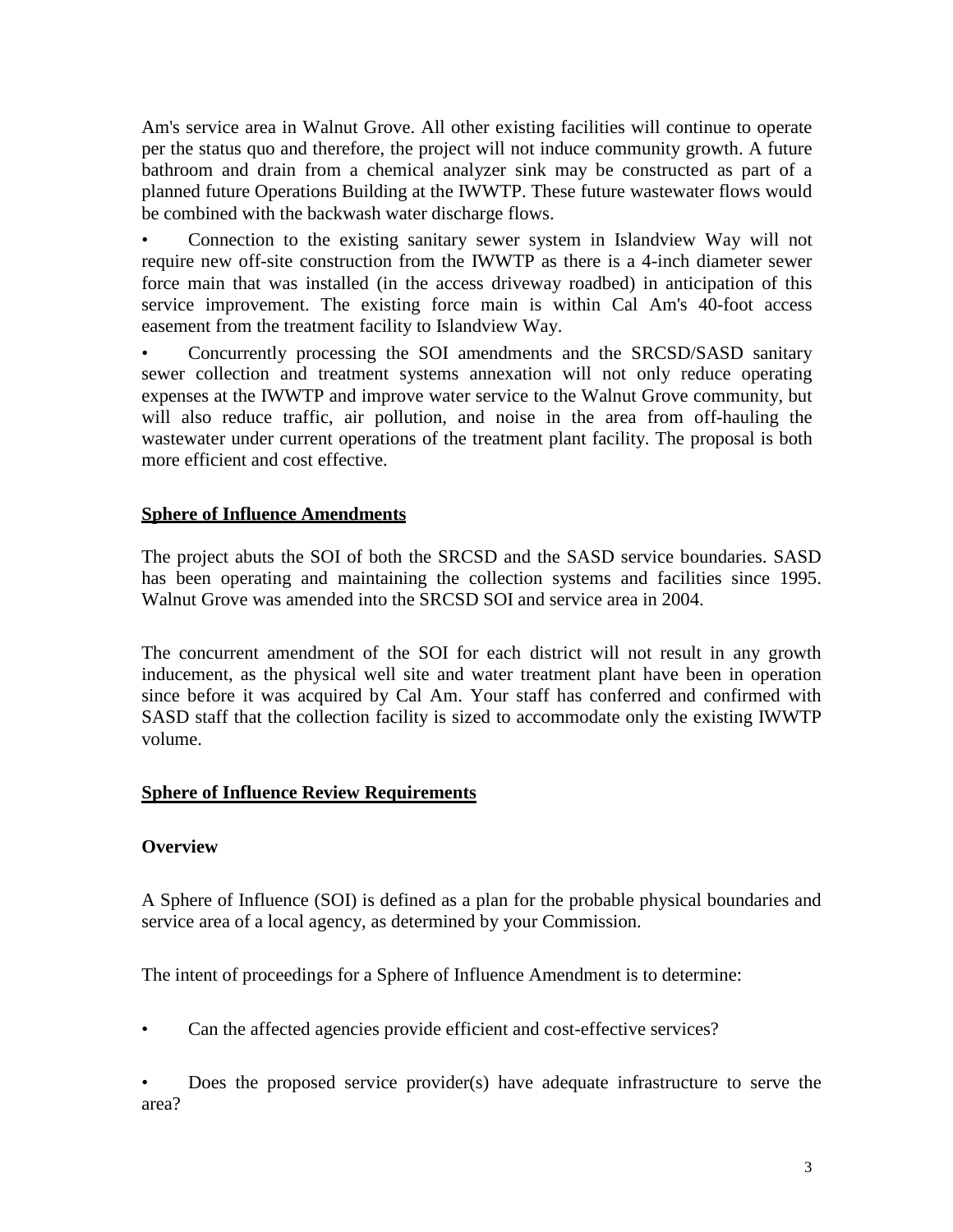• Are there any environmental constraints, e.g. the conversion of agricultural land and open spaces to urban development?

Are the proposed boundaries reasonable and logical?

• Identify any community or economic interests that could be impacted by future annexations

#### **Policy Discussion**

In determining the Sphere of Influence of each local agency, the Commission shall consider and prepare a written statement of its determinations with respect to each of the following:

1. The present and planned uses in the area, including agricultural and open space lands.

2. The present and probable need for public facilities and services in the area.

3. The present capacity of public facilities and adequacy of public services that the agency (or agencies) provides or is authorized to provide.

4. The existence of any social or economic communities of interest in the area if the Commission determines that they are relevant to the agency.

In conducting a Sphere of Influence Review, the Commission shall comprehensively review all of the following:

(a) Population, population density; land area and land use; per capita assessed valuation; topography, natural boundaries, and drainage basins; proximity to other populated areas; the likelihood of significant growth in the area, and in adjacent incorporated and unincorporated areas, during the next 10 years.

Need for organized community services; the present cost and adequacy of governmental services and controls in the area; probable future needs for those services and controls…

"Services," as used in this subdivision, refers to governmental services whether or not the services are services which would be provided by local agencies subject to this division, and includes the public facilities necessary to provide those services.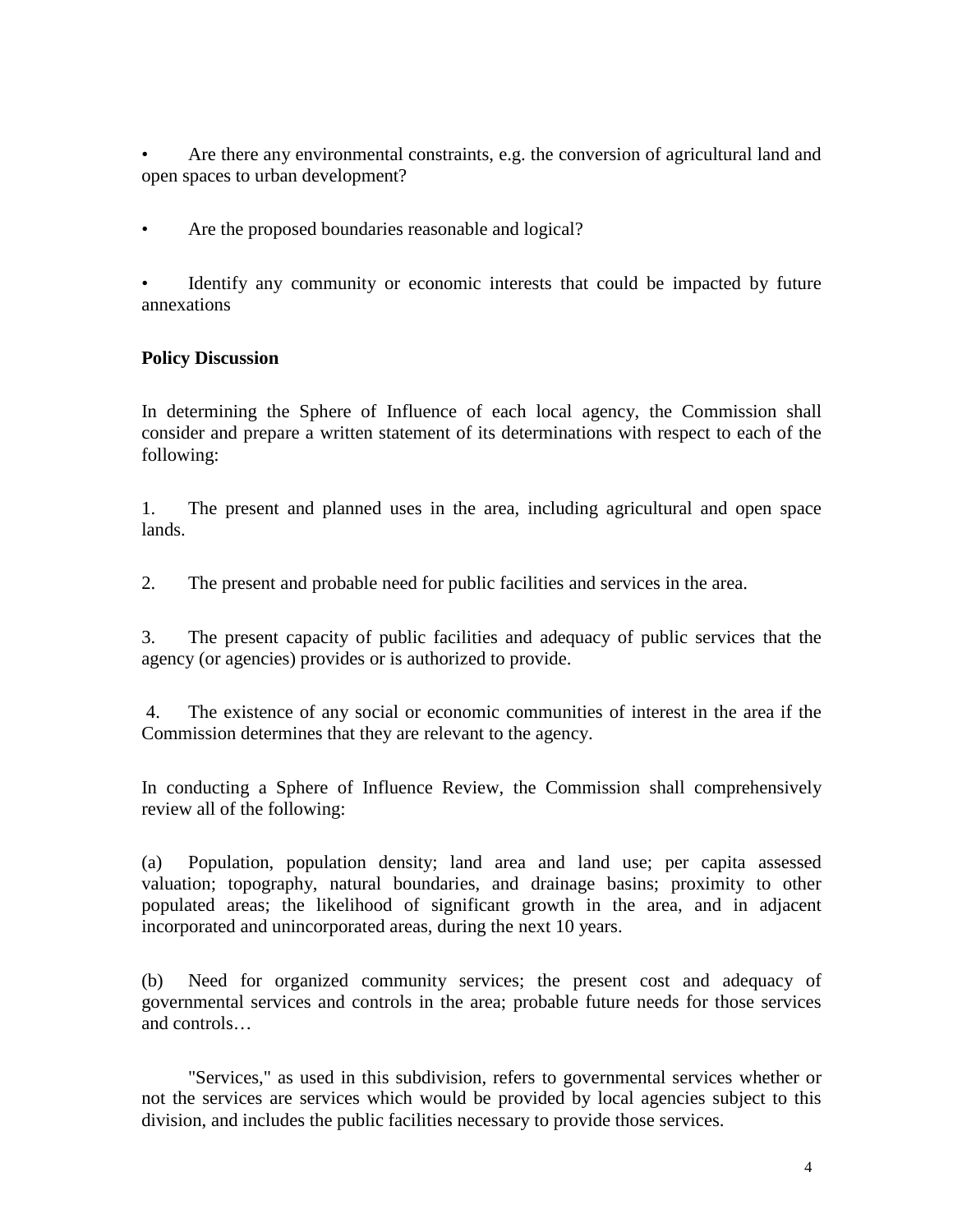(c) The effect of the proposed action and of alternative actions, on adjacent areas, on mutual social and economic interests, and on the local governmental structure of the county.

(d) The conformity of both the proposal and its anticipated effects with both the adopted commission policies on providing planned, orderly, efficient patterns of urban development, and the policies and priorities set forth in Section 56377.

(e) The effect of the proposal on maintaining the physical and economic integrity of agricultural lands, as defined by Section 56016.

(f) The definiteness and certainty of the boundaries of the territory, the nonconformance of proposed boundaries with lines of assessment or ownership, the creation of islands or corridors of unincorporated territory, and other similar matters affecting the proposed boundaries.

(g) Consistency with city or county general and specific plans.

Your Commission shall consider the SOIA proposal and receive any oral or written testimony. The Commission may approve or disapprove, with or without amendment, wholly, partially, or conditionally, the request.

#### **Surrounding Land Uses**

The surrounding land uses are developed single family residential, and the townsite of Walnut Grove to the east. The lands to the north, south and west are currently cultivated agricultural croplands.

#### **County of Sacramento General Plan and Zoning Consistency**

The project is consistent with both the County General Plan and applicable Zoning requirements. County Planning staff has determined that the proposal is consistent with the Sacramento County General Plan:

1. General Plan policies (e.g. LU-1) prohibit inappropriate extension of services outside the Urban Services Boundary (USB.) We have determined that the project does not constitute an extension of urban services given that it is only a minor modification to existing facilitates.

2. General Plan policy LU-73 addresses growth inducement by limiting the size of water treatment facilities to accommodate only capacities authorized under the General Plan. It is our understanding that the connection will be sized to the needs of the existing facility and the customers it currently serves, thereby minimizing the possibility of growth inducement.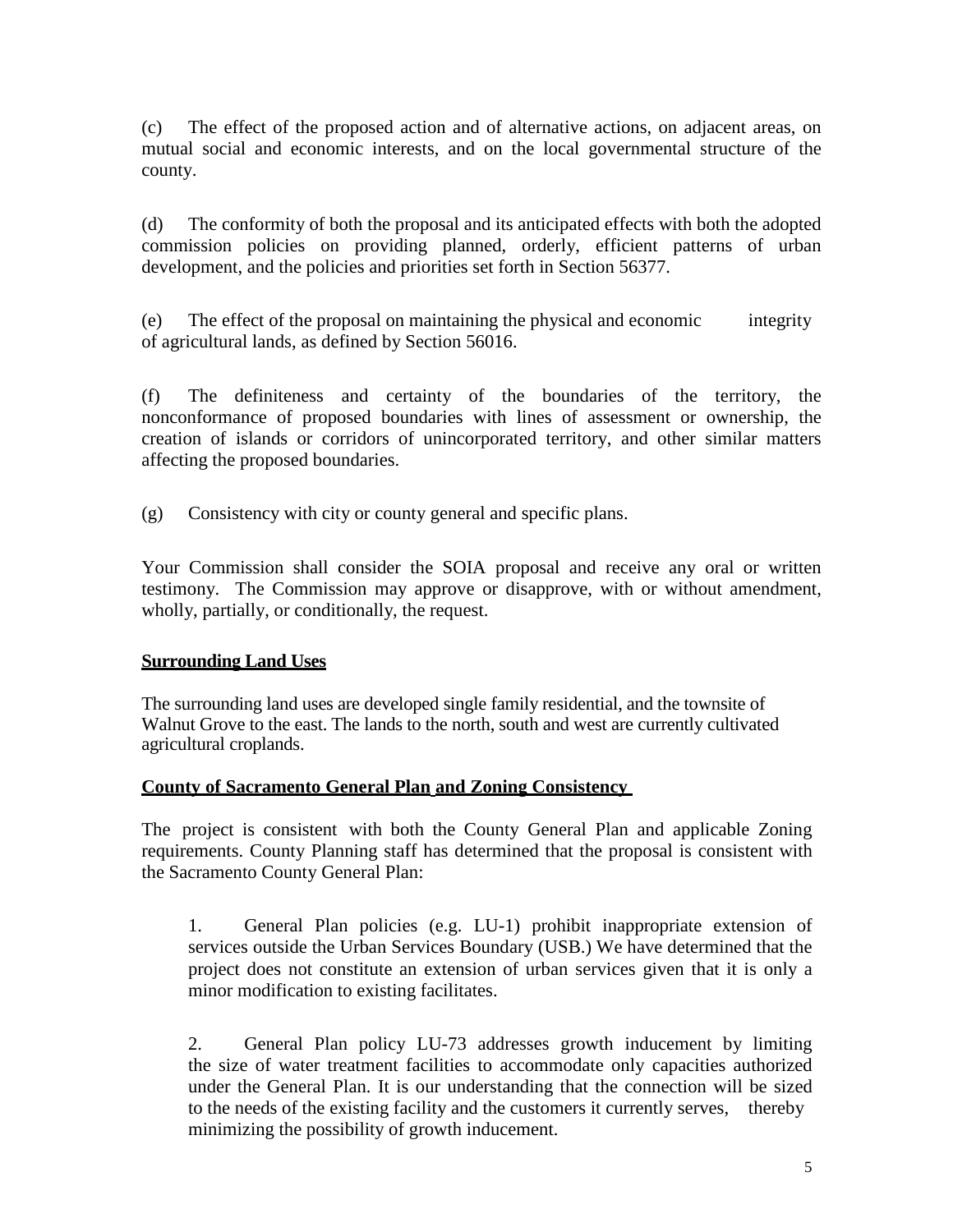#### **LAFCo Standards, Policies and Procedures**

The proposal is consistent with your LAFCo Policies, Standards and Procedures. The water treatment plant land use is consistent with both the County General Plan and Zoning.

#### **Conducting Authority Proceedings**

Staff recommends that the Conducting Authority protest proceedings be waived. The affected territory is owned solely by the project proponents. The affected property owners, and landowners within a 500 foot radius of the project site, have been notified of the date, time and place of the hearing on this proposal. The affected territory is deemed to be uninhabited, as there are fewer than 12 registered voters. No public or agency protest has been received.

#### **Environmental Considerations**

The California Environmental Quality Act (CEQA) requires analysis of agency approvals of discretionary "projects." However, ministerial projects are exempt from the requirements of CEQA. The determination of what is "ministerial" can most appropriately be made by the particular public agency involved based upon its analysis of its own Policies, Standards, and Procedures, and applicable CA Gov. Code. Your Commission action of project approval of this individual utility service connection is thus considered exempt pursuant to CA PRC Sec. 15268(b)(4).

#### **Affected Agencies:**

#### **SRCSD and SASD**

The affected agencies have provided the following comments regarding the ability to provide service to the affected territory

The lands proposed for annexation are within the Sphere of Influence of the agencies, as amended.

Both SRCSD and SASD have the means and capacity to provide service without adverse impact to existing operations or ratepayers. The project proponents should work closely w/SASD Permit Services to ensure compliance with SASD development and connection standards. Service extension will be subject to the standards, ordinances, and mitigation fees established by the respective Districts.

#### **Other Affected Agencies**

The proposal was reviewed by the Walnut Grove Fire District, and affected Sacramento County agencies. No objections were raised. The project was also reviewed by the Delta Protection Commission (DPC.) The DPC supports the proposal based upon the following: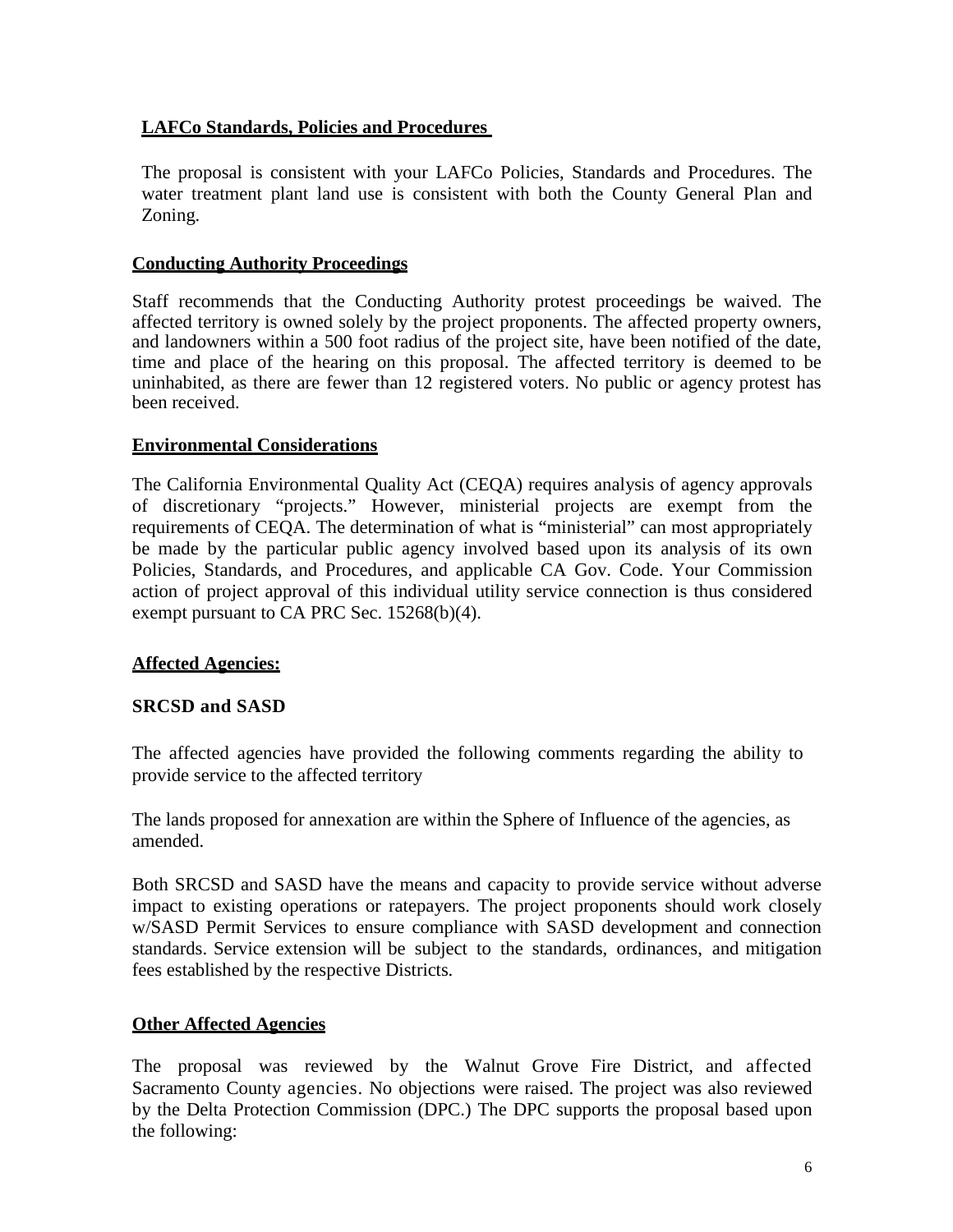Proposed projects within the Primary Zone of the Legal Delta must be consistent with the Commission's Land Use and Resource Management Plan (LURMP). The Project will benefit the Delta's heavily used road system by reducing or eliminating the need for the Cal Am to off-haul backwash water by truck. Further, the following LURMP policy supports the proposed project:

Utilities and Infrastructure:

P-5:Maintain roads within the Delta to serve the existing agricultural uses and supporting commercial uses, recreational users, and Delta residents. Promote the maintenance and enhancement of major thoroughfares already used as cross-Delta corridors.

#### *EXECUTIVE OFFICER COMMENTS:*

The proposal is consistent with the County of Sacramento General Plan, the Municipal Services Reviews of the Sacramento Regional County Sanitation District (SRCSD) and the Sacramento Area Sewer District (SASD,) and your Commissions Local Policies, Standards, and Procedures. I respectfully recommend that your Commission:

- 1. Find the California Environmental Quality Act (CEQA) Categorical Exemption as adequate and complete for the above cited project, and direct the Executive Officer to file the Notice of Exemption with the County Clerk Recorder.
- 2. Approve the Sphere of Influence Amendments for the Sacramento Regional County Sanitation District (SRCSD) and Sacramento Area Sewer District (SASD.)
- 3. Approve the concurrent Cal Am Annexation to SRCSD and SASD, for the 13994 Islandview Way Water Treatment Plant (IWWTP.)
- 4. Waive the Conducting Authority protest proceedings due to 100% landowner and agency consent.

Respectfully submitted,

#### *SACRAMENTO LOCAL AGENCY FORMATION COMMISSION*

#### **Peter Brundage Executive Officer**

Attachments:<br>A. Aerial A. Aerial photos<br>B. Site plan Site plan DL:dl

.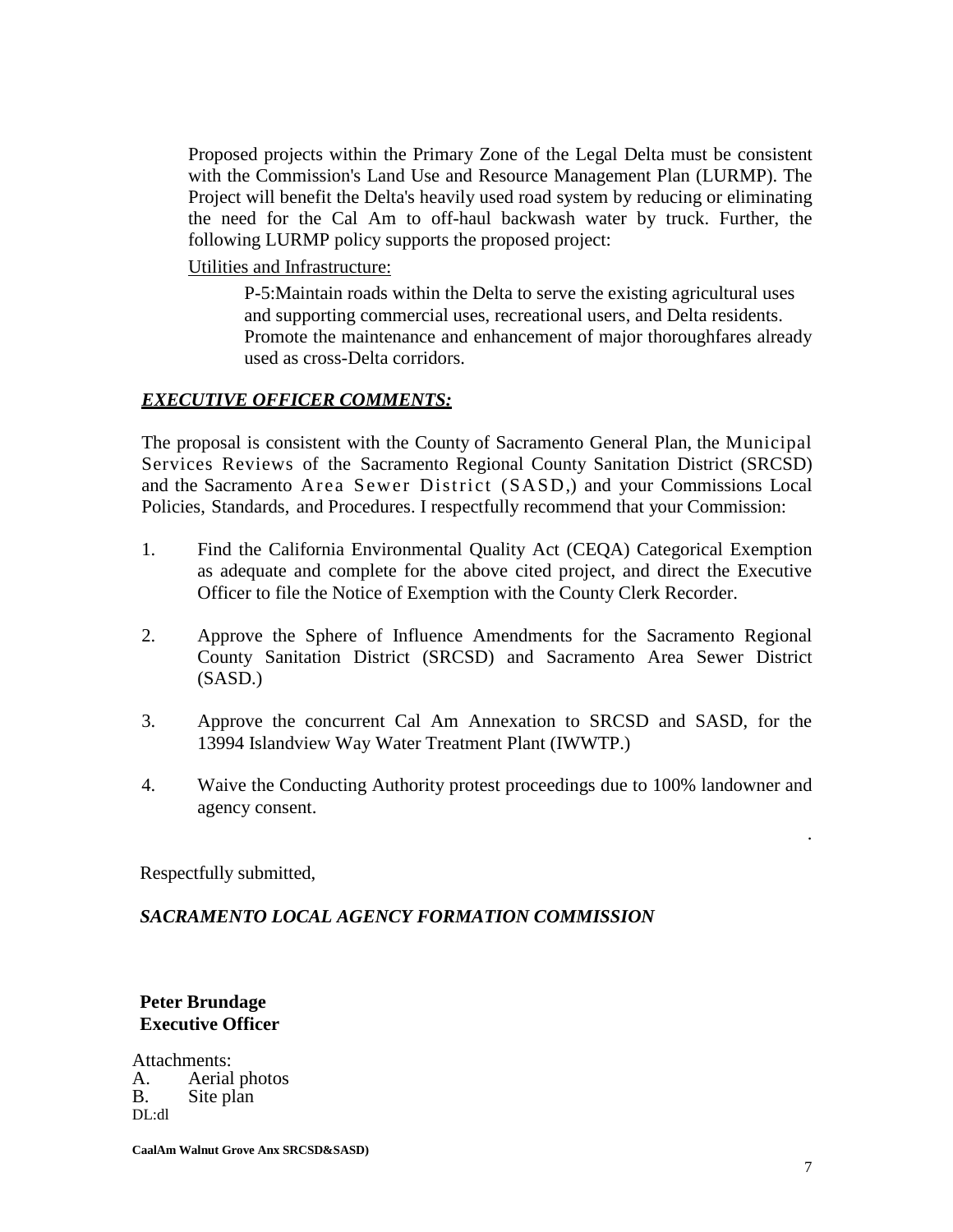

M:\11-064-001\EXHIBIT B-REV 121912.dwg. Lavoul1. 12/19/2012 7:18:53 AM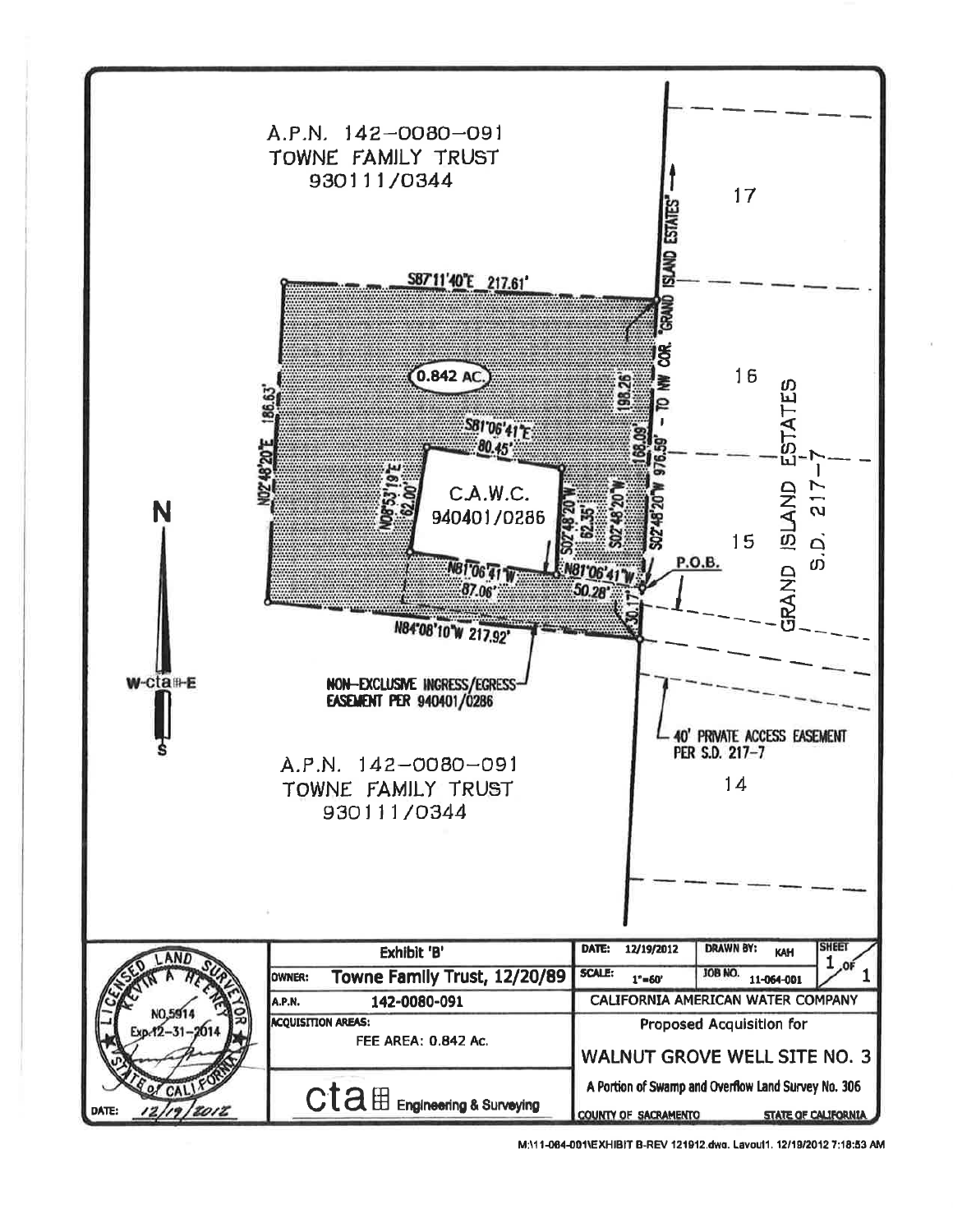

Sacramento County makes no representations about the suitability of the information provided for any purpose. All information and related graphics are<br>provided "as is" without warranty of any kind, Sacramento County hereby including implied warranties and conditions of merchantability, fitness for a perticular purpose, title and non-infringement. In no event shall Sacramento County be liable for any special, indirect or consequential damages or any damages whatsoever resulting from loss of use, data or profits, whether in an action of contract, negligence or other tortuous action, arising out of or in connection with the use or performance of software, documents, provision of or failure to provide services, or information provided. The information and related graphics published on this site could include technical inaccuracies or typographical errors. Parcel lines may not accurately reflect legal descriptions.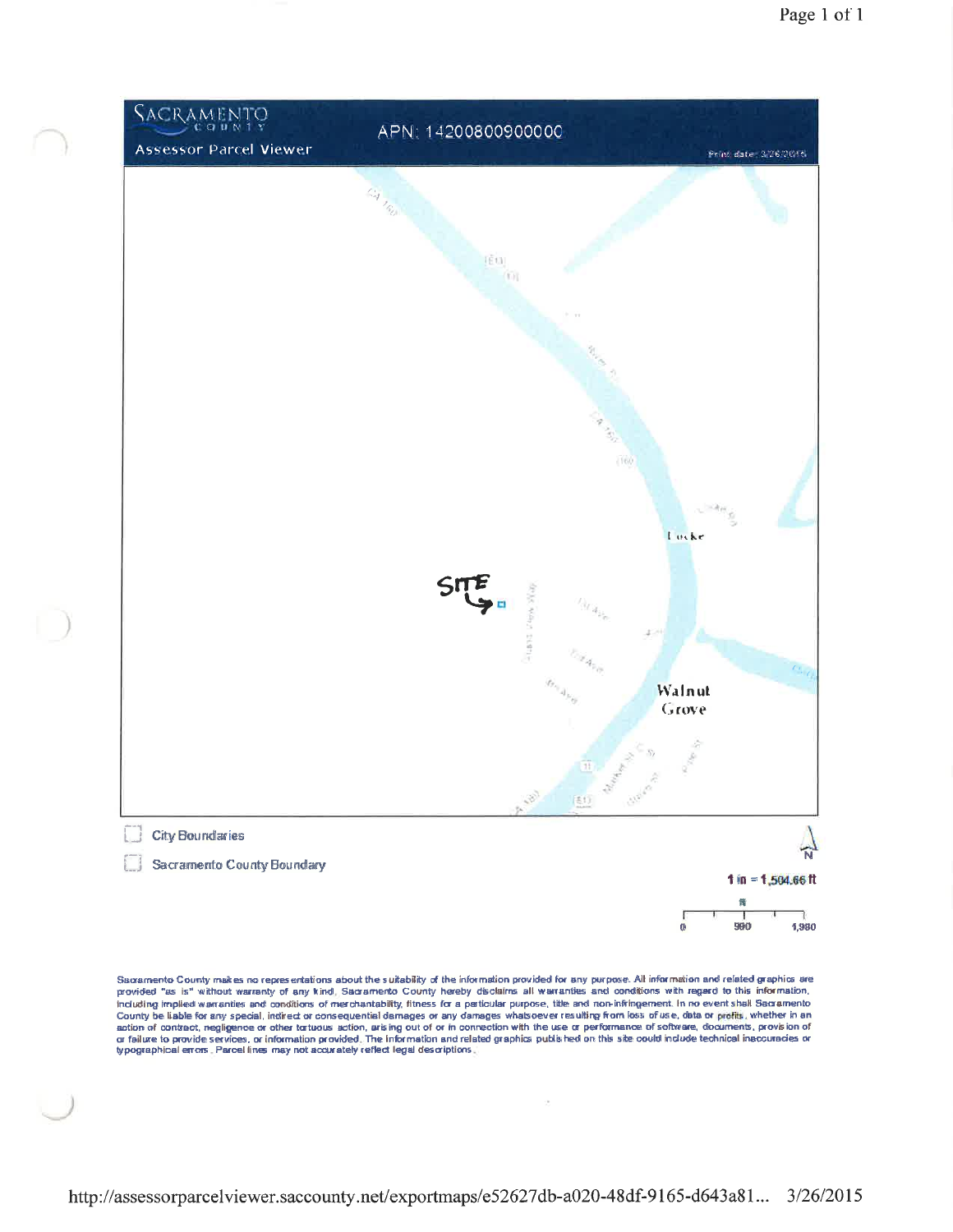

Imagery @2015 DigitalGlobe, U.S. Geological Survey, USDA Farm Service Agency, Map data @2015 Google 200 ft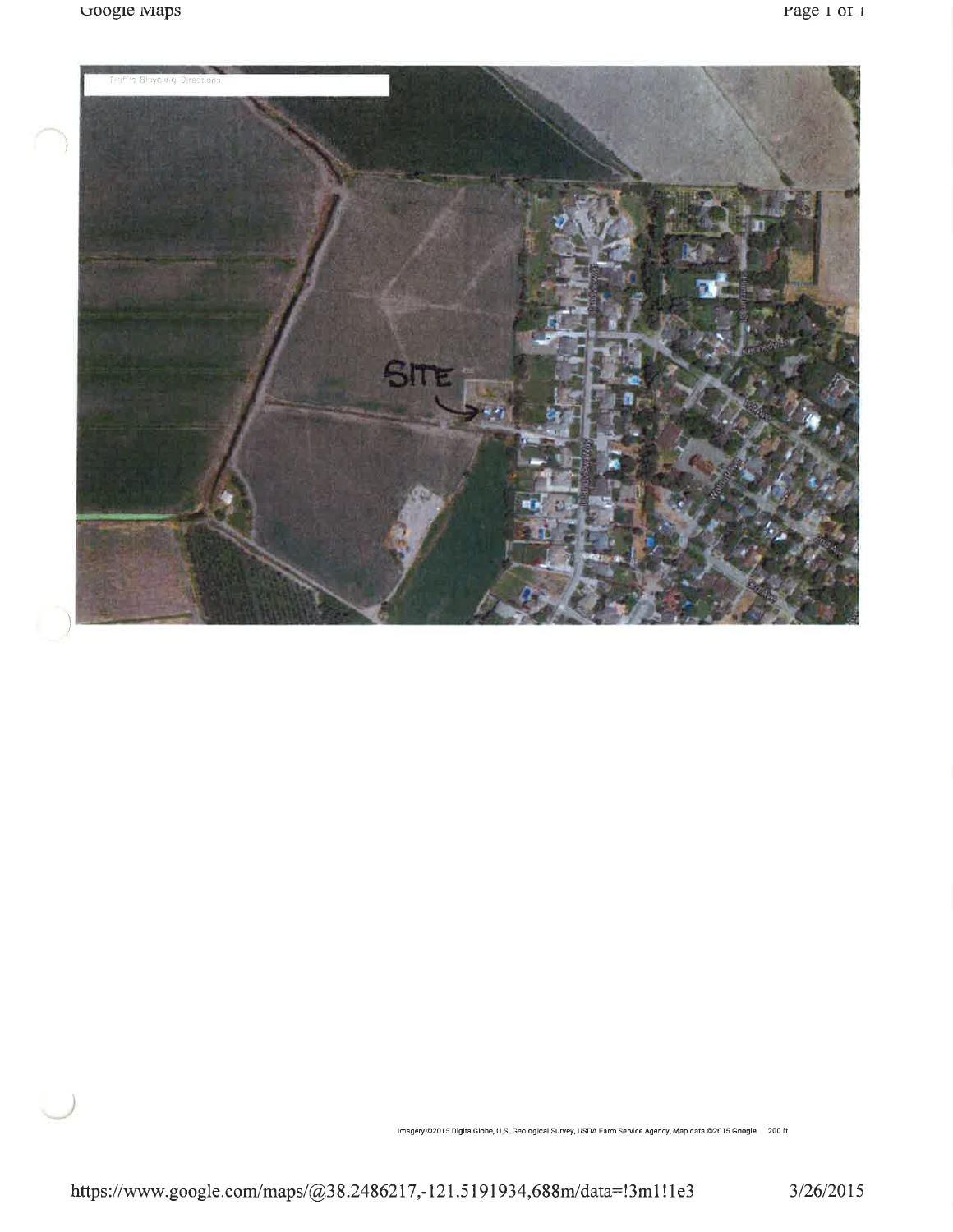## Attachment 1 **Outfall Location Schematic** Outfall 2 Island View WTP<br>13994 Island View Way, Walnut Grove





Island View Way